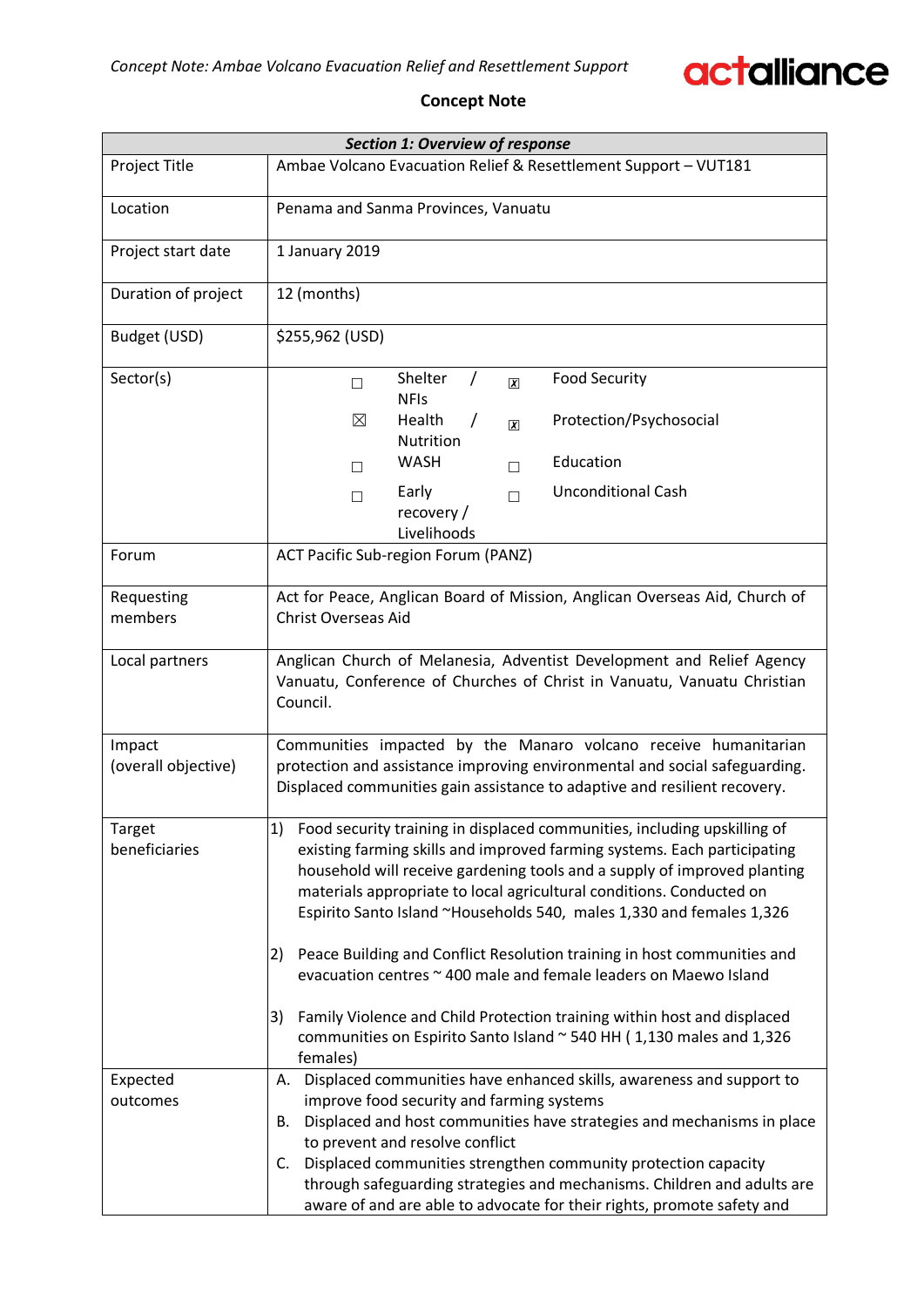## actalliance

|                         | well-being and have an understanding of community reporting systems                                                                                                                                                                                                                                                                                                                                                                                                                                                                                                                                                                                                                                                                                                                                                                                                                                                                                                                                                                                                                                                                                                                                                                                                                                                                                                                                                                          |
|-------------------------|----------------------------------------------------------------------------------------------------------------------------------------------------------------------------------------------------------------------------------------------------------------------------------------------------------------------------------------------------------------------------------------------------------------------------------------------------------------------------------------------------------------------------------------------------------------------------------------------------------------------------------------------------------------------------------------------------------------------------------------------------------------------------------------------------------------------------------------------------------------------------------------------------------------------------------------------------------------------------------------------------------------------------------------------------------------------------------------------------------------------------------------------------------------------------------------------------------------------------------------------------------------------------------------------------------------------------------------------------------------------------------------------------------------------------------------------|
| <b>Expected outputs</b> | and support services<br>A1) Workshops delivered to at least five (5) communities on Espirito Santo                                                                                                                                                                                                                                                                                                                                                                                                                                                                                                                                                                                                                                                                                                                                                                                                                                                                                                                                                                                                                                                                                                                                                                                                                                                                                                                                           |
|                         | ("Santo")                                                                                                                                                                                                                                                                                                                                                                                                                                                                                                                                                                                                                                                                                                                                                                                                                                                                                                                                                                                                                                                                                                                                                                                                                                                                                                                                                                                                                                    |
|                         | A2) Target households participate in adaptive agricultural and livelihoods<br>voucher program on Santo                                                                                                                                                                                                                                                                                                                                                                                                                                                                                                                                                                                                                                                                                                                                                                                                                                                                                                                                                                                                                                                                                                                                                                                                                                                                                                                                       |
|                         | A3) Adaptive, island-specific food security program developed for displaced                                                                                                                                                                                                                                                                                                                                                                                                                                                                                                                                                                                                                                                                                                                                                                                                                                                                                                                                                                                                                                                                                                                                                                                                                                                                                                                                                                  |
|                         | communities on Santo                                                                                                                                                                                                                                                                                                                                                                                                                                                                                                                                                                                                                                                                                                                                                                                                                                                                                                                                                                                                                                                                                                                                                                                                                                                                                                                                                                                                                         |
|                         | B1) Community leaders are mobilised to lead conflict prevention and                                                                                                                                                                                                                                                                                                                                                                                                                                                                                                                                                                                                                                                                                                                                                                                                                                                                                                                                                                                                                                                                                                                                                                                                                                                                                                                                                                          |
|                         | resolution activities on Santo and Maewo<br>B2) Community-based peace-building tools are developed on Santo and                                                                                                                                                                                                                                                                                                                                                                                                                                                                                                                                                                                                                                                                                                                                                                                                                                                                                                                                                                                                                                                                                                                                                                                                                                                                                                                              |
|                         | Maewo                                                                                                                                                                                                                                                                                                                                                                                                                                                                                                                                                                                                                                                                                                                                                                                                                                                                                                                                                                                                                                                                                                                                                                                                                                                                                                                                                                                                                                        |
|                         | C1) Community leaders are mobilised to champion child safeguarding,<br>protection and family violence prevention strategies and mechanisms on<br>Santo                                                                                                                                                                                                                                                                                                                                                                                                                                                                                                                                                                                                                                                                                                                                                                                                                                                                                                                                                                                                                                                                                                                                                                                                                                                                                       |
|                         | C2) Community-based safeguarding and protection tools are adopted by<br>target communities on Santo                                                                                                                                                                                                                                                                                                                                                                                                                                                                                                                                                                                                                                                                                                                                                                                                                                                                                                                                                                                                                                                                                                                                                                                                                                                                                                                                          |
|                         | C3) Confidential abuse and exploitation reporting systems for children and                                                                                                                                                                                                                                                                                                                                                                                                                                                                                                                                                                                                                                                                                                                                                                                                                                                                                                                                                                                                                                                                                                                                                                                                                                                                                                                                                                   |
|                         | vulnerable adults are promoted to displaced communities on Santo                                                                                                                                                                                                                                                                                                                                                                                                                                                                                                                                                                                                                                                                                                                                                                                                                                                                                                                                                                                                                                                                                                                                                                                                                                                                                                                                                                             |
|                         | C4) Awareness raising on support services for children and vulnerable adults<br>is provided to displaced communities on Santo                                                                                                                                                                                                                                                                                                                                                                                                                                                                                                                                                                                                                                                                                                                                                                                                                                                                                                                                                                                                                                                                                                                                                                                                                                                                                                                |
| Main activities         | Formation of Church Relief Task Force to harmonise the coordination of<br>1.<br>project activities with environmental and social safeguarding training.<br>Church Relief Task Force socialise, mobilise and implement peace<br>building, conflict resolution, child protection and family violence<br>resolution strategies and mechanisms throughout displaced<br>communities on Maewo and Santo<br>Community Leaders host peacebuilding meetings in affected communities<br>2.<br>on Maewo.<br>Develop, test, train and use appropriate conflict sensitive training and<br>3.<br>information, education and communications (IEC) resources to use in<br>target communities on Maewo.<br>Five-day workshop delivered in five (5) locations on Santo, targeting<br>4.<br>areas with the most populous displaced communities. Target<br>communities on Santo will participate including:<br>Food security and farming systems training<br>Provision of agricultural vouchers to purchase farming equipment and<br>$\bullet$<br>seeds/ seedlings from a local supplier<br>Peace Building and Conflict Resolution training<br>$\bullet$<br>Child Protection and Safeguarding training<br>$\bullet$<br>Family Violence prevention and resolution training<br>$\bullet$<br>Awareness raising activities; informing target communities on<br>community child and vulnerable adult incident reporting mechanisms<br>and community support services. |
| <b>Background</b>       | <b>Section 2: Narrative Summary</b>                                                                                                                                                                                                                                                                                                                                                                                                                                                                                                                                                                                                                                                                                                                                                                                                                                                                                                                                                                                                                                                                                                                                                                                                                                                                                                                                                                                                          |

#### **Background**

On 18th March 2018 the Manaro volcano on the island of Ambae erupted and for the second time in six months triggered a state of emergency and mass evacuations of the population. The heavy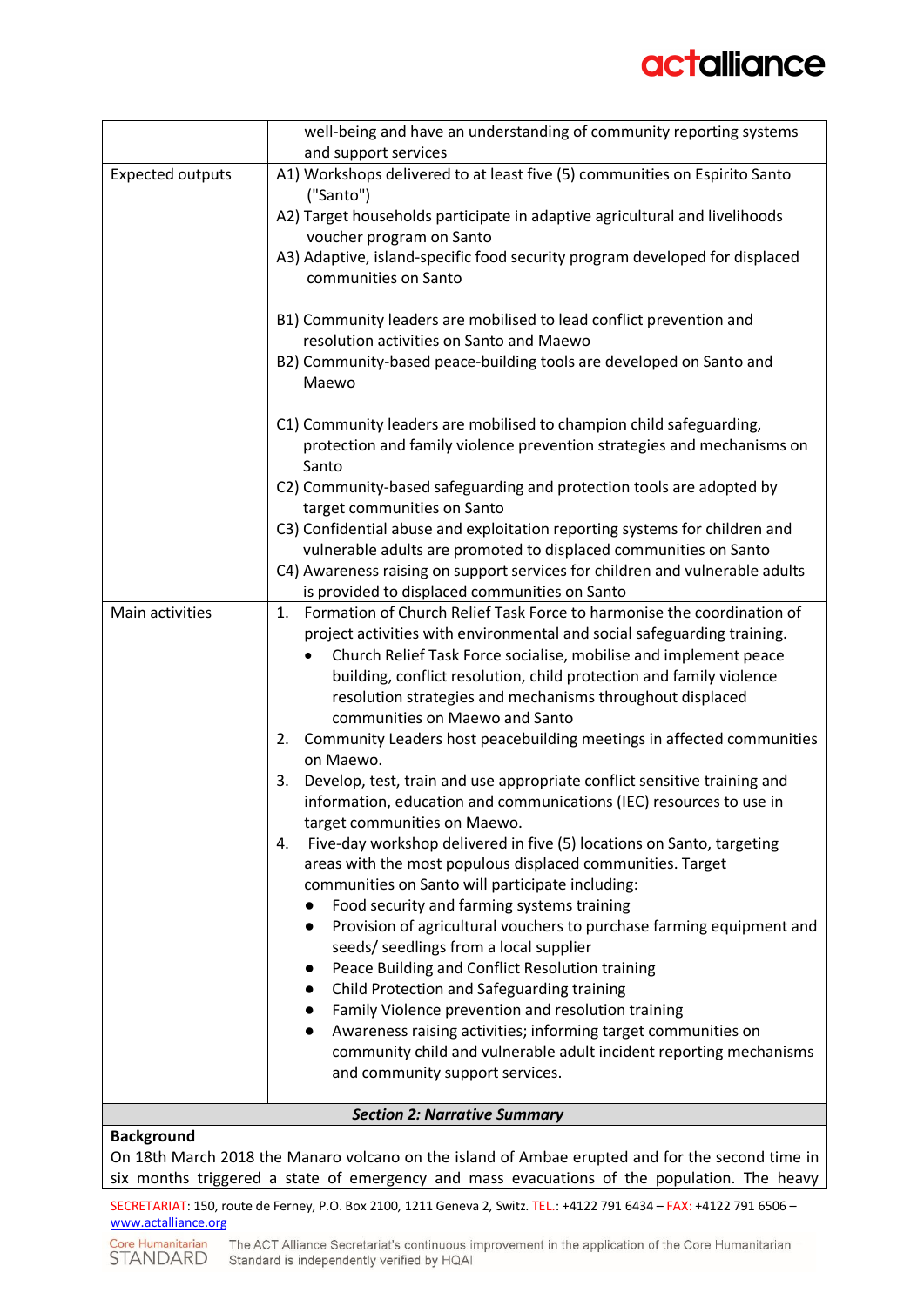outpourings of ash and gas has resulted in hazards of acid rain, flash floods, loss of food and water sources, and damage to infrastructure and human health. Large portions of the island were significantly impacted, all education institutions and key government services were closed and staff and students evacuated to other islands.

On Thursday 26th July Vanutu's Council of Ministers held an extraordinary meeting to extend the state of emergency and to revise the previous voluntary evacuation to a compulsory evacuation. Those self-evacuating to the island of Santo did not receive any official government support and humanitarian agencies were initially discouraged from responding on Santo, in favour of the official government response on Maewo. Unfortunately the majority of the displaced communities (~8,700ppl) evacuated to Santo. Most people are still living in temporary shelters in and around host communities. It is estimated that the informal and government supported relocations have impacted approximately 13% of Vanuatu's population.

| <b>Humanitarian Needs</b>                      | <b>Capacity to Respond</b>                       |
|------------------------------------------------|--------------------------------------------------|
| Many households have been staying in           | The requesting members partners have been        |
| informal evacuation centres in safe zones      | responding to the Ambae volcano in various       |
| since mid-March and need: 1) Training and      | roles since October 2017 after the initial       |
| support in re-establishing food and cash crop  | eruption and state of emergency. In particular   |
| gardens/livelihoods with appropriate and       | they have been providing PFA, NFI, CP, PSS,      |
| resilient practices. 2) Capacity to strengthen | food security trainings and food distributions   |
| child and vulnerable adult, protection and     | on Ambae and Espirito Santo islands already.     |
| safeguarding. 3) Information on community      | As almost all of the impacted population         |
| reporting mechanisms and support services.     | identify as either Anglican, Church of Christ or |
| 4) Social cohesion strategies to mitigate and  | Adventist, our implementing partners have        |
| respond to conflict within displaced and host  | strong community bonds and are able to           |
| communities.                                   | access, engage and implement activities with     |
|                                                | communities at great depth.                      |

#### **Proposed response**

*Does the proposed response honour ACT's commitment to Child Safeguarding?*  $\Box$   $\Box$  Yes  $\Box$ 

No

The compulsory evacuation of an entire island and the loss of place and livelihoods is producing significant psychosocial impact, conflict between host and displaced communities, child and vulnerable adult protection and safeguarding dangers as well as the need for food security. This response proposes to provide:

- 1. The Church Relief Task Force which will harmonise coordination activities and environmental and safeguarding training across displaced communities
- 2. Strategies and mechanisms for peacebuilding and the prevention of conflict within and between the relocated and host communities.
- 3. Community-based safeguarding protection programming
- 4. Strengthen child and vulnerable adult reporting mechanisms and access to support services
- 5. Displaced communities will enhance skills, awareness and support to improve food security through improved subsistence farming techniques.

#### **Coordination**

A Church Relief Task Force will be created, formalising the existing coordination between the various denominations and church agencies responding to the volcano (since October 2017), and providing a formal mechanism to coordinate the response within the ACT Alliance partners, other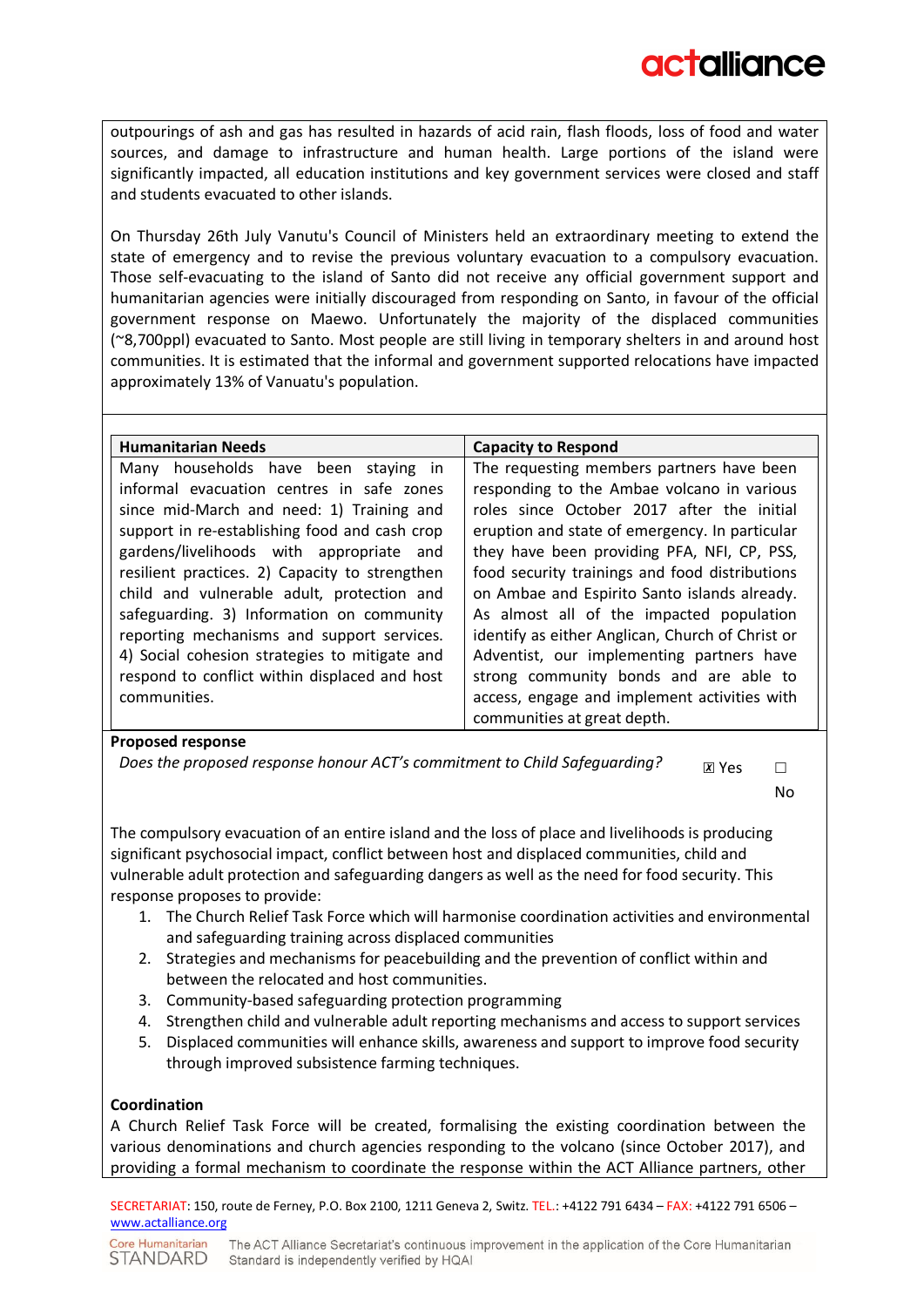# **actalliance**

INGO's and the National Government's official response.

#### **Basic implementation plan**

|     | <b>Activities</b>                                                                  | Month 1 |  |  |  |  | Month 2   Month 3   Month 4   Month 5   Month 6   Month 7   Month 8   Month 9   Month 10   Month 11   Month 12 |  |
|-----|------------------------------------------------------------------------------------|---------|--|--|--|--|----------------------------------------------------------------------------------------------------------------|--|
| A   | Community Peacebuilding/Conflict Resolution                                        |         |  |  |  |  |                                                                                                                |  |
| A.1 | Consultation workshops                                                             |         |  |  |  |  |                                                                                                                |  |
| A.2 | Recruitment of coordinators                                                        |         |  |  |  |  |                                                                                                                |  |
| A3  | Resource development workshops                                                     |         |  |  |  |  |                                                                                                                |  |
| A.4 | Testing & Review                                                                   |         |  |  |  |  |                                                                                                                |  |
| A.5 | Printing                                                                           |         |  |  |  |  |                                                                                                                |  |
| A.6 | Dissemination of materials, including training on Maewo                            |         |  |  |  |  |                                                                                                                |  |
| A.7 | Community workshops on Maewo                                                       |         |  |  |  |  |                                                                                                                |  |
| A.8 | Dispute resolution meetings                                                        |         |  |  |  |  |                                                                                                                |  |
| A.9 | Complaints & feedback mechanism                                                    |         |  |  |  |  |                                                                                                                |  |
|     |                                                                                    |         |  |  |  |  |                                                                                                                |  |
|     | B&C   Adaptive Environmental and Safeguarding Practices                            |         |  |  |  |  |                                                                                                                |  |
|     | Develop workshop program; Adaptive, resilient agricultural systems,                |         |  |  |  |  |                                                                                                                |  |
|     | Conflict Resolution/Peace Keeping, Child Protection and Family                     |         |  |  |  |  |                                                                                                                |  |
|     | B&C 1 Violence program for Santo                                                   |         |  |  |  |  |                                                                                                                |  |
|     | B&C 2 Church Relief Task Force to identify communities for training                |         |  |  |  |  |                                                                                                                |  |
|     | B&C 3 Commence training on Santo                                                   |         |  |  |  |  |                                                                                                                |  |
|     | B&C 4 Distribution of adaptive resilient agricultural inputs via training vouchers |         |  |  |  |  |                                                                                                                |  |
|     | Church Task force champion key strategies and mechanisms from                      |         |  |  |  |  |                                                                                                                |  |
|     | B&C 5   workshop throughout displaced communities in Santo                         |         |  |  |  |  |                                                                                                                |  |

#### **Monitoring and evaluation**

Baseline and endline surveys will be undertaken to assist evaluation of the trainings in peacebuilding, protection and agricultural practices. Meeting minutes of Church Task Force meetings will be maintained. Case studies of community members participating in the trainings will be collected.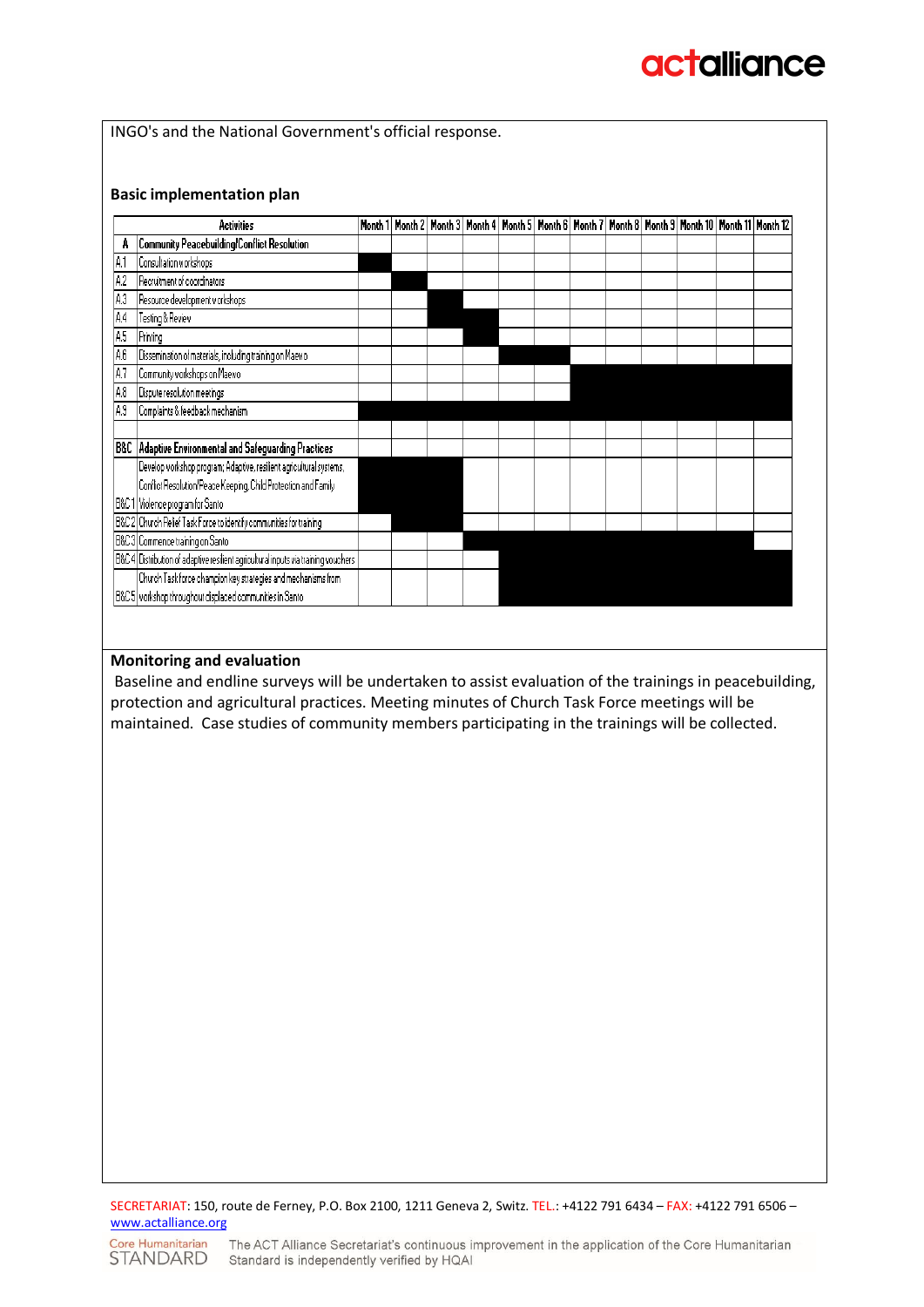## **actalliance**

| <b>Section 3: Budget Summary</b>                                         |               |               |
|--------------------------------------------------------------------------|---------------|---------------|
| <b>EXPENDITURE</b>                                                       |               |               |
|                                                                          | <b>Appeal</b> | Appeal        |
|                                                                          | <b>Budget</b> | <b>Budget</b> |
|                                                                          | <b>AUD</b>    | <b>USD</b>    |
| <b>DIRECT COSTS</b>                                                      |               |               |
| <b>PROGRAM STAFF</b>                                                     |               |               |
| Appeal Lead                                                              | 9,600         | 9,600         |
| Total international program staff                                        | 15,815        | 11,677        |
| Total national program staff                                             | 81,776        | 60,379        |
| <b>TOTAL PROGRAM STAFF</b>                                               | 107,191       | 79,144        |
|                                                                          |               |               |
| <b>PROGRAM ACTIVITIES</b>                                                |               |               |
| Protection / Psychosocial support                                        | 93,000        | 68,667        |
| Early recovery & livelihood restoration                                  | 31,406        | 23,189        |
|                                                                          |               |               |
| <b>TOTAL PROGRAM ACTIVITIES</b>                                          | 124,406       | 91,576        |
|                                                                          |               |               |
| <b>PROGRAM IMPLEMENTATION</b>                                            |               |               |
| <b>TOTAL PROGRAM IMPLEMENTATION</b>                                      | 46,142        | 34,069        |
|                                                                          |               |               |
| <b>PROGRAM LOGISTICS</b>                                                 |               |               |
| Transport (of relief materials)                                          | 8,986         | 6,635         |
| Warehousing                                                              | 250           | 185           |
| Handling                                                                 | 16,304        | 12,038        |
| <b>TOTAL PROGRAM LOGISTICS</b>                                           | 25,540        | 18,857        |
|                                                                          |               |               |
| <b>PROGRAM ASSETS &amp; EQUIPMENT</b>                                    |               |               |
| <b>TOTAL PROGRAM ASSETS &amp; EQUIPMENT</b>                              | 1,000         | 738           |
|                                                                          |               |               |
|                                                                          |               |               |
| <b>STRENGTHENING CAPACITIES</b><br><b>TOTAL STRENGTHENING CAPACITIES</b> | 5,000         |               |
|                                                                          |               | 3,692         |
| <b>TOTAL DIRECT COST</b>                                                 | 309,279       | 228,077       |
|                                                                          |               |               |
| TOTAL INDIRECT COST: PERSONNEL, ADMIN. & SUPPORT                         | 27,670        | 20,430        |
|                                                                          | 8%            | 8%            |
|                                                                          |               |               |
| <b>TOTAL EXPENDITURE exclusive International Coordination Fee</b>        | 336,949       | 248,507       |
| <b>INTERNATIONAL COORDINATION FEE (ICF) - 3%</b>                         | 10,108        | 7,455         |
|                                                                          |               |               |
| <b>TOTAL EXPENDITURE inclusive International Coordination Fee</b>        | 347,058       | 255,962       |
| <b>BALANCE REQUESTED (minus available income)</b>                        | 347,058       | 255,962       |
|                                                                          |               |               |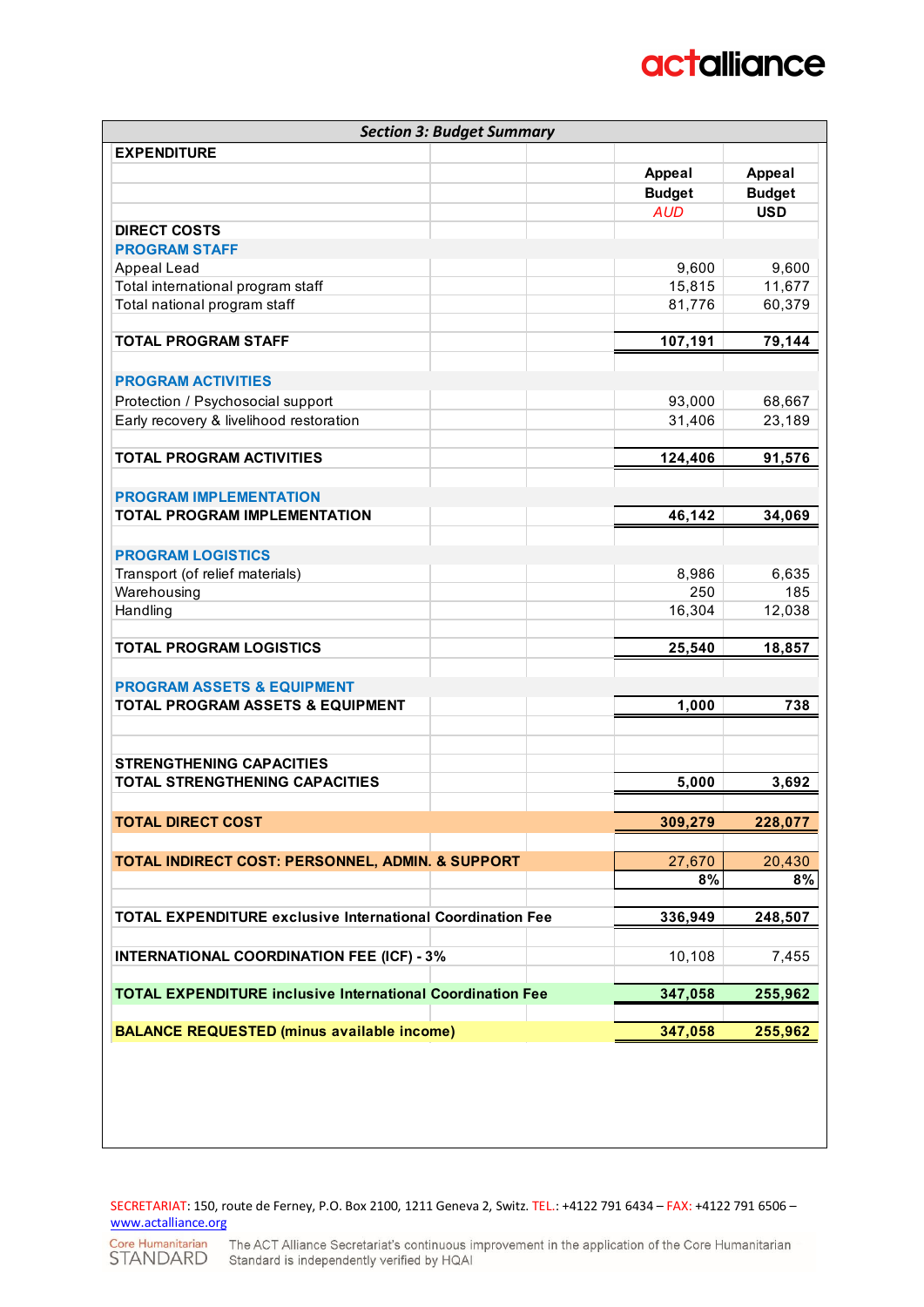*Section 4: Annexes*

Logical Framework

Impact

Communities impacted by the Manaro volcano receive humanitarian protection and assistance improving environmental and social safeguarding. Displaced communities gain assistance to adaptive and resilient recovery.

|    | <b>Outcomes</b>                                                                                                                                                                                                                                                                                                                | <b>Objectively verifiable indicators</b>                                                                                                                                                                                                                                                                                                                                                                                    |                | <b>Source of verification</b>    | <b>Assumptions</b>                                                                                    |  |  |
|----|--------------------------------------------------------------------------------------------------------------------------------------------------------------------------------------------------------------------------------------------------------------------------------------------------------------------------------|-----------------------------------------------------------------------------------------------------------------------------------------------------------------------------------------------------------------------------------------------------------------------------------------------------------------------------------------------------------------------------------------------------------------------------|----------------|----------------------------------|-------------------------------------------------------------------------------------------------------|--|--|
| А. | Displaced communities have enhanced<br>skills, awareness and support to<br>improve food security and farming<br>systems.                                                                                                                                                                                                       | A1. Community members reportied increased<br>adaptive, island-specific<br>knowledge of<br>agricultural practises and have a greater sense<br>of food security around producing food.                                                                                                                                                                                                                                        | Α.             | Interview notes /<br>survey      | A. Relocated/Resettled<br>communities have access to<br>sufficient land for<br>agricultural purposes. |  |  |
| В. | Displaced and host communities have<br>strategies and mechanisms in place to<br>prevent and resolve conflict.                                                                                                                                                                                                                  | B1. Urgency of community tensions reported<br>by displaced and host community members;<br>Level of satisfaction with conflict<br>B <sub>2</sub> .<br>resolution mechanisms by those who have<br>accessed training on Maewo and those who<br>attended the five (5) day workshop on Santo.                                                                                                                                    | <b>B.</b>      | Interview<br>notes /<br>survey   | B. Community members<br>will be willing to discuss<br>sensitive matters with data<br>collectors.      |  |  |
| C. | Displaced communities strengthen<br>community protection capacity through<br>safeguarding strategies and<br>mechanisms. Children and adults are<br>aware of and are able to advocate for<br>their rights, promote safety and<br>wellbeing and have an understanding of<br>community reporting systems and<br>support services. | C1. Level of satisfaction with child protection<br>and family violence prevention strategies and<br>mechanisms by those who accessed the<br>training<br>C2. Target communities report an increase in<br>awareness and understanding of community<br>reporting systems regarding abuse and<br>exploitation, following the facilitation of the<br>workshop in their community<br>C3. Target communities report an increase in | $\mathsf{C}$ . | Interview<br>notes $/$<br>survey | C. Community members will<br>be willing to discuss sensitive<br>matters with data collectors.         |  |  |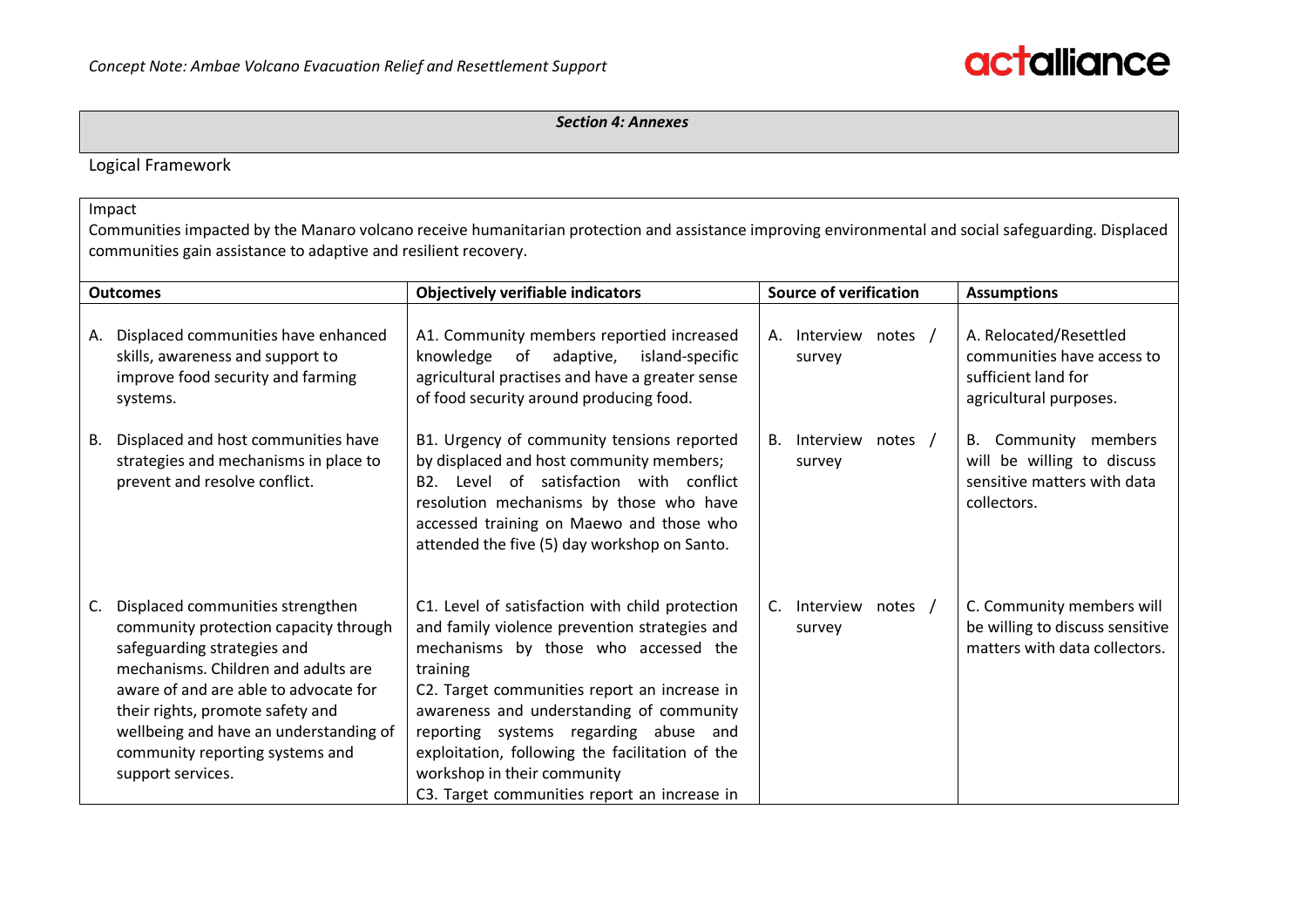

#### Impact

Communities impacted by the Manaro volcano receive humanitarian protection and assistance improving environmental and social safeguarding. Displaced communities gain assistance to adaptive and resilient recovery.

|                                                                                                                                                               | awareness of local support services for<br>children and vulnerable people, following the<br>facilitation of the workshop in their<br>community                                 |                                                                                                                |                                                                                                                                    |
|---------------------------------------------------------------------------------------------------------------------------------------------------------------|--------------------------------------------------------------------------------------------------------------------------------------------------------------------------------|----------------------------------------------------------------------------------------------------------------|------------------------------------------------------------------------------------------------------------------------------------|
| A1. Workshops delivered to five (5) target<br>communities on Santo                                                                                            | A1. # of individuals who participated in the<br>workshop                                                                                                                       | A. Training records<br>Interview<br>notes<br>$\prime$<br>records of<br>survey /                                | Community leaders will be<br>willing to participate in<br>sensitive protection and                                                 |
| A2 Households participate in adaptive<br>agricultural & livelihoods voucher program<br>on Santo                                                               | A2. # of households purchasing adaptive<br>resilient agricultural inputs with training<br>vouchers                                                                             | 'cashed-in' vouchers.                                                                                          | peacebuilding work.                                                                                                                |
| A3. Adaptive, island-specific food security<br>program developed for communities on<br>Santo islands.                                                         | A2. # of individuals participating in the<br>workshop                                                                                                                          |                                                                                                                | Community leaders and<br>community members will<br>be willing to participate in<br>sensitive protection and<br>peacebuilding work. |
| B1. Community leaders are mobilised to<br>lead conflict prevention and resolution<br>activities.<br>B2. Community-based peacebuilding tools<br>are developed. | # of community peacebuilding meetings held<br># of disputes addressed by community leaders<br># of times community leaders and<br>'champions' report using peacebuilding tools | <b>B.</b><br><b>Interviews</b><br>with<br>community<br>leaders,<br>faith leaders, women<br>leaders and Chiefs. |                                                                                                                                    |
| C1. Community leaders are mobilised to<br>champion child safeguarding, protection and                                                                         | community<br>#<br>of<br>times<br>leaders<br>and<br>'champions' report using safeguarding and                                                                                   | C1. Interviews with<br>community leaders, faith                                                                |                                                                                                                                    |
| family violence prevention strategies and                                                                                                                     | protection tools in communities                                                                                                                                                | leaders, women leaders                                                                                         |                                                                                                                                    |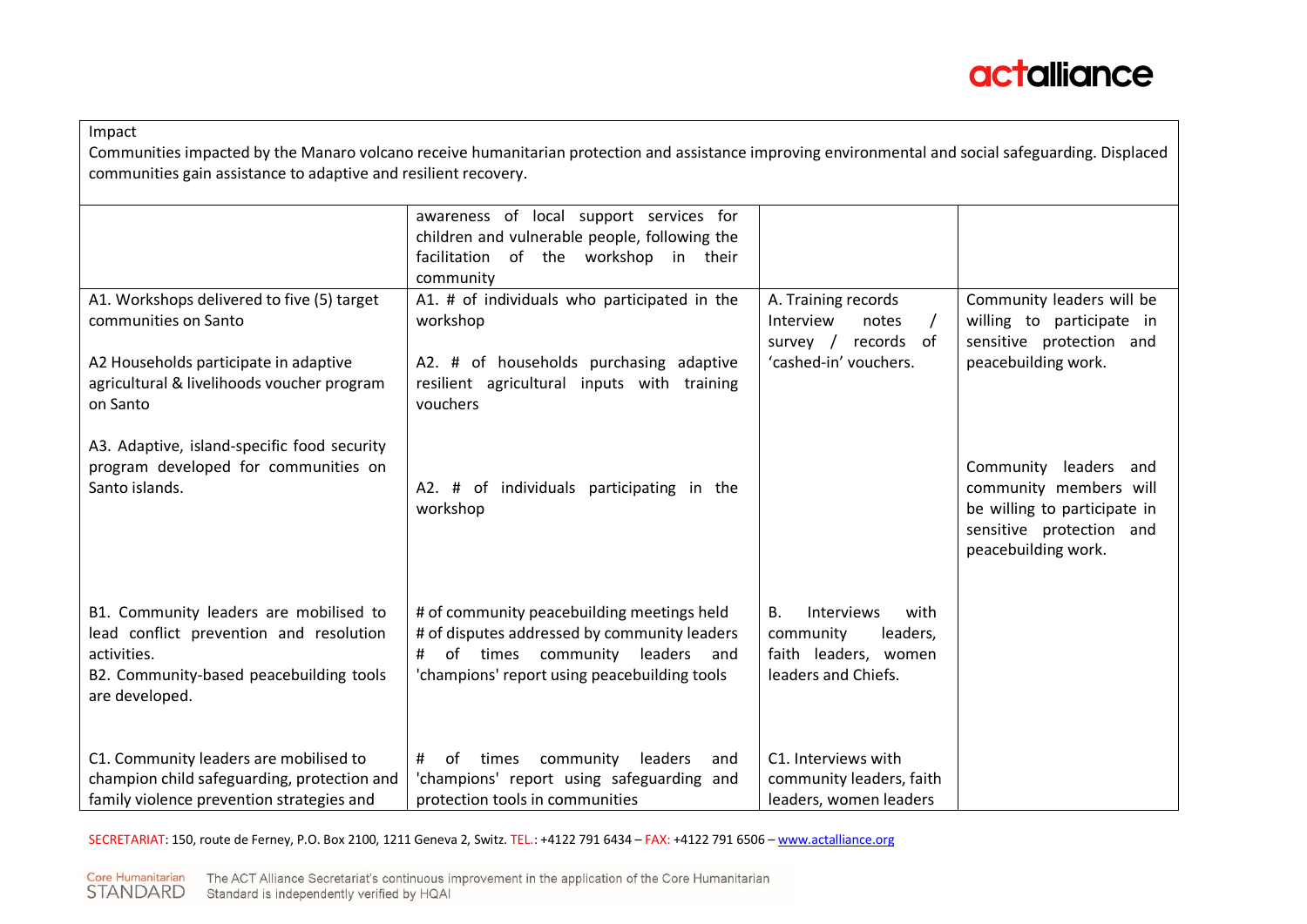

| Impact                                                                                       |                                                                                                                                                      |                                      |                            |
|----------------------------------------------------------------------------------------------|------------------------------------------------------------------------------------------------------------------------------------------------------|--------------------------------------|----------------------------|
|                                                                                              | Communities impacted by the Manaro volcano receive humanitarian protection and assistance improving environmental and social safeguarding. Displaced |                                      |                            |
| communities gain assistance to adaptive and resilient recovery.                              |                                                                                                                                                      |                                      |                            |
| mechanisms on Santo                                                                          |                                                                                                                                                      | and Chiefs                           |                            |
|                                                                                              | # of times community members report using                                                                                                            |                                      |                            |
| C2 Community-based safeguarding and                                                          | strategies and mechanisms that they or a                                                                                                             | $C2$ .<br><b>Interviews</b><br>with  |                            |
| protection tools are adopted by target<br>communities on Santo                               | community member gained from the workshop                                                                                                            | community members                    |                            |
|                                                                                              | # of times community members report having                                                                                                           | C3.<br>Interviews<br>with            |                            |
| C3 Local reporting systems for children and                                                  | used the community reporting system                                                                                                                  | community<br>leaders,                |                            |
| vulnerable adults are promoted to displaced                                                  |                                                                                                                                                      | faith leaders and chiefs/            |                            |
| communities on Santo                                                                         | # of reported cases by local support services to                                                                                                     | personnel involved in                |                            |
|                                                                                              | assist displaced community members                                                                                                                   | community<br>reporting<br>mechanisms |                            |
|                                                                                              |                                                                                                                                                      |                                      |                            |
| C4 Awareness raising and information on                                                      |                                                                                                                                                      |                                      |                            |
| access to support services for children and                                                  |                                                                                                                                                      | Interviews<br>C4.<br>with            |                            |
| vulnerable adults is provided to displaced                                                   |                                                                                                                                                      | community<br>leaders/                |                            |
| communities on Santo                                                                         |                                                                                                                                                      | faith leaders and chiefs/            |                            |
|                                                                                              |                                                                                                                                                      | of<br>members<br>local               |                            |
|                                                                                              |                                                                                                                                                      | support services                     |                            |
| <b>ACTIVITIES</b>                                                                            |                                                                                                                                                      |                                      |                            |
| 1. Formation of Church Relief Task Force to harmonise the coordination of project activities |                                                                                                                                                      |                                      | Community<br>leaders are   |
| with environmental and social safeguarding training                                          |                                                                                                                                                      |                                      | willing to participate in  |
|                                                                                              | Church Relief Task Force socialise, mobilise and implement peace building, conflict                                                                  |                                      | conflict prevention<br>and |
| resolution, child protection and family violence resolution strategies and mechanisms        |                                                                                                                                                      | resolution activities.               |                            |
| throughout displaced communities on Maewo and Santo                                          |                                                                                                                                                      |                                      | Communities displaced by   |
| 2. Community Leaders host peacebuilding meetings in affected communities on Maewo            |                                                                                                                                                      |                                      | the Ambae volcano remain   |
| 3. Develop, test, train and use appropriate conflict sensitive training and information,     |                                                                                                                                                      |                                      | displaced.                 |
| education and communications (IEC) resources to use in target communities on Maewo           |                                                                                                                                                      |                                      |                            |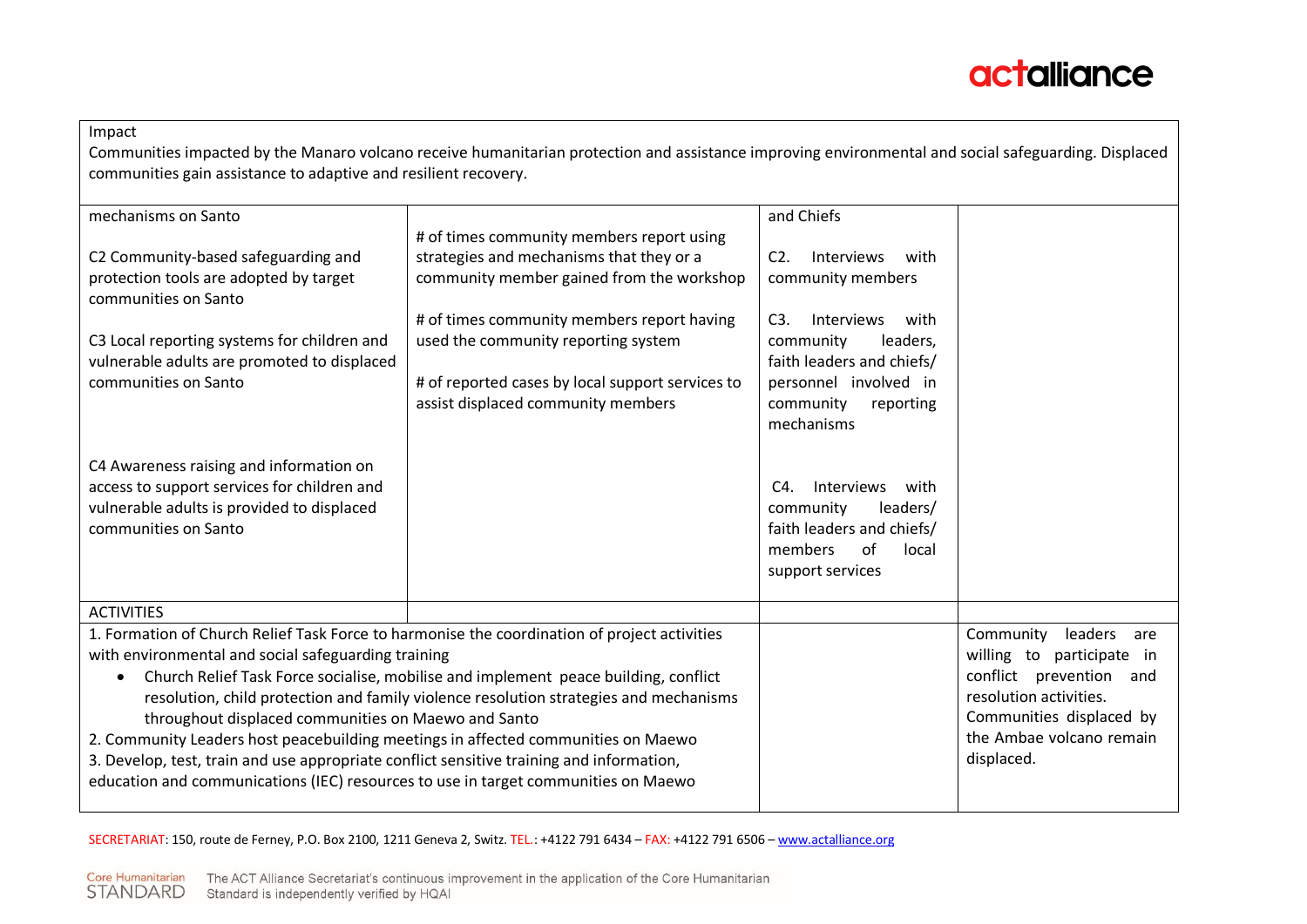

Impact

Communities impacted by the Manaro volcano receive humanitarian protection and assistance improving environmental and social safeguarding. Displaced communities gain assistance to adaptive and resilient recovery.

| 4. Five (5) day workshop delivered in five (5) locations on Santo, targeting areas with the most |  |
|--------------------------------------------------------------------------------------------------|--|
| populous displaced communities. Target communities on Santo will participate in a five (5) day   |  |
|                                                                                                  |  |
| workshop including:                                                                              |  |
| Food security and farming systems training<br>$\bullet$                                          |  |
| Provision of agricultural vouchers to purchase farming equipment and seeds/ seedlings            |  |
| from a local supplier                                                                            |  |
|                                                                                                  |  |
| Peace Building and Conflict Resolution training                                                  |  |
| Child Protection and Safeguarding training<br>٠                                                  |  |
| Family Violence prevention and resolution training                                               |  |
| Awareness raising activities informing target communities on community child and                 |  |
| vulnerable adult incident reporting mechanisms and community support services                    |  |
|                                                                                                  |  |
|                                                                                                  |  |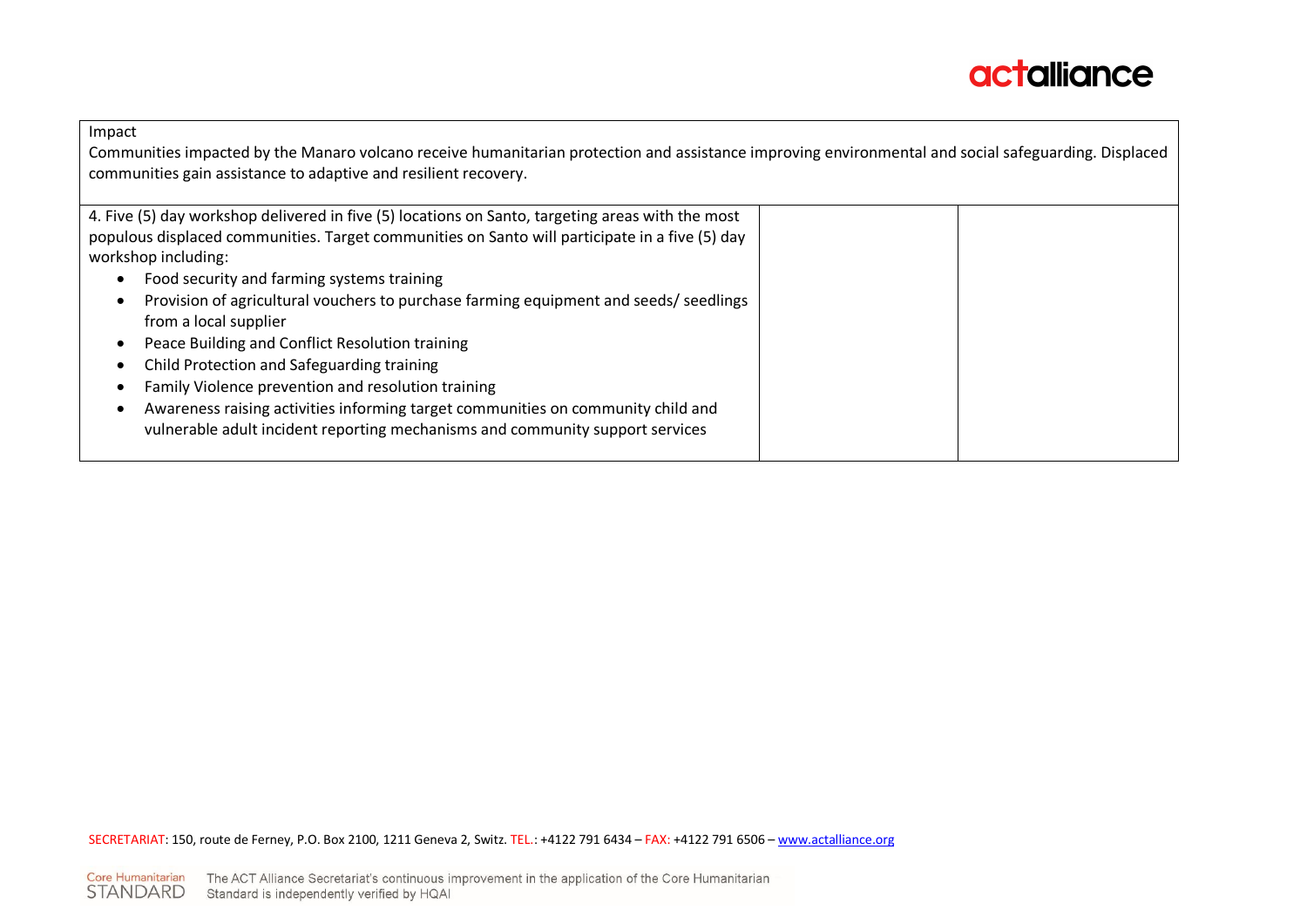

### **Summary Table**

| <b>Summary</b>                            | <b>AOA</b>                                                              |                                                                                 |                                                     |                                                                                                                      | <b>COCOA</b>                                   |                                                                          |                                                                           |                                                                                                                      | Act for Peace                             |                                                                          |                                      |                                                                                                                      |  |
|-------------------------------------------|-------------------------------------------------------------------------|---------------------------------------------------------------------------------|-----------------------------------------------------|----------------------------------------------------------------------------------------------------------------------|------------------------------------------------|--------------------------------------------------------------------------|---------------------------------------------------------------------------|----------------------------------------------------------------------------------------------------------------------|-------------------------------------------|--------------------------------------------------------------------------|--------------------------------------|----------------------------------------------------------------------------------------------------------------------|--|
| Implementatio<br>n period                 | From 1 January 2019 to 31 December 2019<br>12 (months)                  |                                                                                 |                                                     |                                                                                                                      |                                                | From 31 August 2018 to 1 September 2019<br>12 (months)                   |                                                                           |                                                                                                                      |                                           | From 31 August 2018 to 1 September 2019<br>12 (months)                   |                                      |                                                                                                                      |  |
| Geographical<br>area                      | <b>Espirito Santo Island</b>                                            |                                                                                 |                                                     | <b>Espirito Santo Island</b>                                                                                         |                                                |                                                                          | <b>Espirito Santo and Maewo Islands</b>                                   |                                                                                                                      |                                           |                                                                          |                                      |                                                                                                                      |  |
| Sectors of<br>response                    | $\Box$<br>□<br>□<br>□<br>П                                              | Shelter/NFIs<br>ER <sup>1</sup> /<br>Livelihoods<br>WASH<br>Health<br>Education | $\Box$<br>$\boxtimes$<br>$\boxtimes$<br>$\Box$<br>X | Unconditional<br>CASH<br>Protection/<br>Psychosocial<br><b>Food Security</b><br>Community<br>resilience<br>Nutrition | $\Box$<br>$\Box$<br>$\Box$<br>$\Box$<br>$\Box$ | Shelter/NFIs<br>ER/<br>Livelihoods<br><b>WASH</b><br>Health<br>Education | $\Box$<br>×<br>区<br>$\Box$<br>区                                           | Unconditional<br>CASH<br>Protection/<br>Psychosocial<br><b>Food Security</b><br>Community<br>resilience<br>Nutrition | $\Box$<br>$\Box$<br>$\Box$<br>$\Box$<br>П | Shelter/NFIs<br>ER/<br>Livelihoods<br><b>WASH</b><br>Health<br>Education | $\Box$<br>区<br>П<br>$\Box$<br>$\Box$ | Unconditional<br>CASH<br>Protection/<br>Psychosocial<br><b>Food Security</b><br>Community<br>resilience<br>Nutrition |  |
| Targeted<br>beneficiaries<br>(per sector) | GBV, CS: 540 households<br>Food Security & Nutrition: 540<br>households |                                                                                 |                                                     | GBV, CS: 540 households<br>Food Security & Nutrition: 540 households                                                 |                                                |                                                                          | Approximately 400 male and female<br>leaders on Maewo and Espirito Santo. |                                                                                                                      |                                           |                                                                          |                                      |                                                                                                                      |  |
| Requested<br>budget (USD)                 |                                                                         | 121,992 (USD)                                                                   |                                                     |                                                                                                                      | 37,015 (USD)                                   |                                                                          |                                                                           | 96,954 (USD                                                                                                          |                                           |                                                                          |                                      |                                                                                                                      |  |

Core Humanitarian The ACT Alliance Secretariat's continuous improvement in the application of the Core Humanitarian<br>STANDARD Standard is independently verified by HQAI

SECRETARIAT: 150, route de Ferney, P.O. Box 2100, 1211 Geneva 2, Switz. TEL.: +4122 791 6434 – FAX: +4122 791 6506 – www.actalliance.org <sup>1</sup> ER = Early Recovery